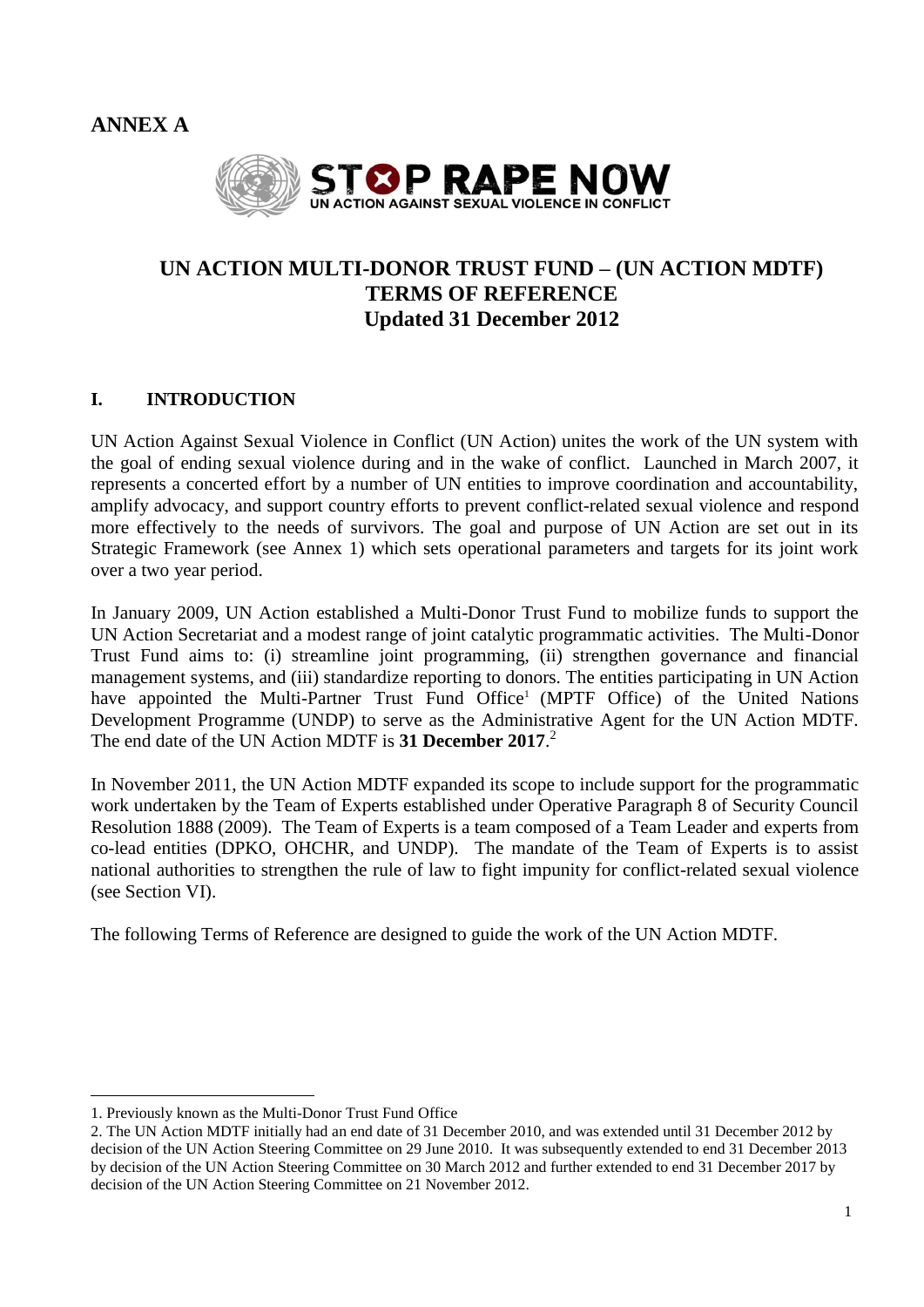## **II. ELIGIBILITY**

Participating UN Organization(s), i.e. those UN entities which have signed a Memorandum of Understanding (MOU) with the Administrative Agent, are eligible to submit proposals through the UN Action Secretariat.

### **III. COMPLIANCE WITH UN ACTION STRATEGIC FRAMEWORK**

Participating UN Organization(s) receive funding from the UN Action MDTF for proposals that are identified as deliverables under the **Three Pillars** of the UN Action Strategic Framework:

- 1) **Country Level Action**: strategic and technical support to assist joint strategic planning by the UN system at country level to prevent, respond to, and report on conflict-related sexual violence, including efforts to build capacity.
- 2) **Advocacy**: action to raise public awareness and generate political will to address conflict-related sexual violence.
- 3) **Knowledge Building**: creation of a knowledge hub on conflict-related sexual violence and effective programmatic responses.

# **IV. SELECTION CRITERIA**

### **Proposals for UN Action MDTF will be considered based on the following**<sup>3</sup> **:**

- a) The extent to which the goals and objectives of the proposal conform to the UN Action Strategic Framework and are identified as "deliverables" under the three Pillars;
- b) The overall quality of the proposal;
- c) The inclusion of a communications strategy, which lends visibility to UN Action's *Stop Rape Now* campaign and includes key messages to help UN Action members explain the initiative to external partners;
- d) Institutional capacity of the organization(s) to implement the project/programmes;
- e) The extent to which the proposal fosters joint planning, or programming by a number of UN entities;
- f) Potential for sustainability;

l

- g) Commitment and plan for monitoring the activity;
- h) Clear description of budget requirements and link to achieving results;
- i) Minimum budget of \$50,000, and
- j) Implementation period of no more than two years.

## **V. STRUCTURE OF THE UN ACTION MULTI-DONOR TRUST FUND**

The **UN Action Steering Committee** provides overall leadership and sets strategic direction for the UN Action network. The Steering Committee comprises Principals from each of its member UN entities and is headed by the Special Representative of the Secretary General on Sexual Violence in Conflict (SRSG SVC).

<sup>3</sup>The prior selection of and support to the "UN SC 1888 Team of Experts Interim Funding" Joint Programme by the UN Action MDTF in 2010 exempts future Team of Experts Joint Programmes from review by the UN Action MDTF against the selection criteria.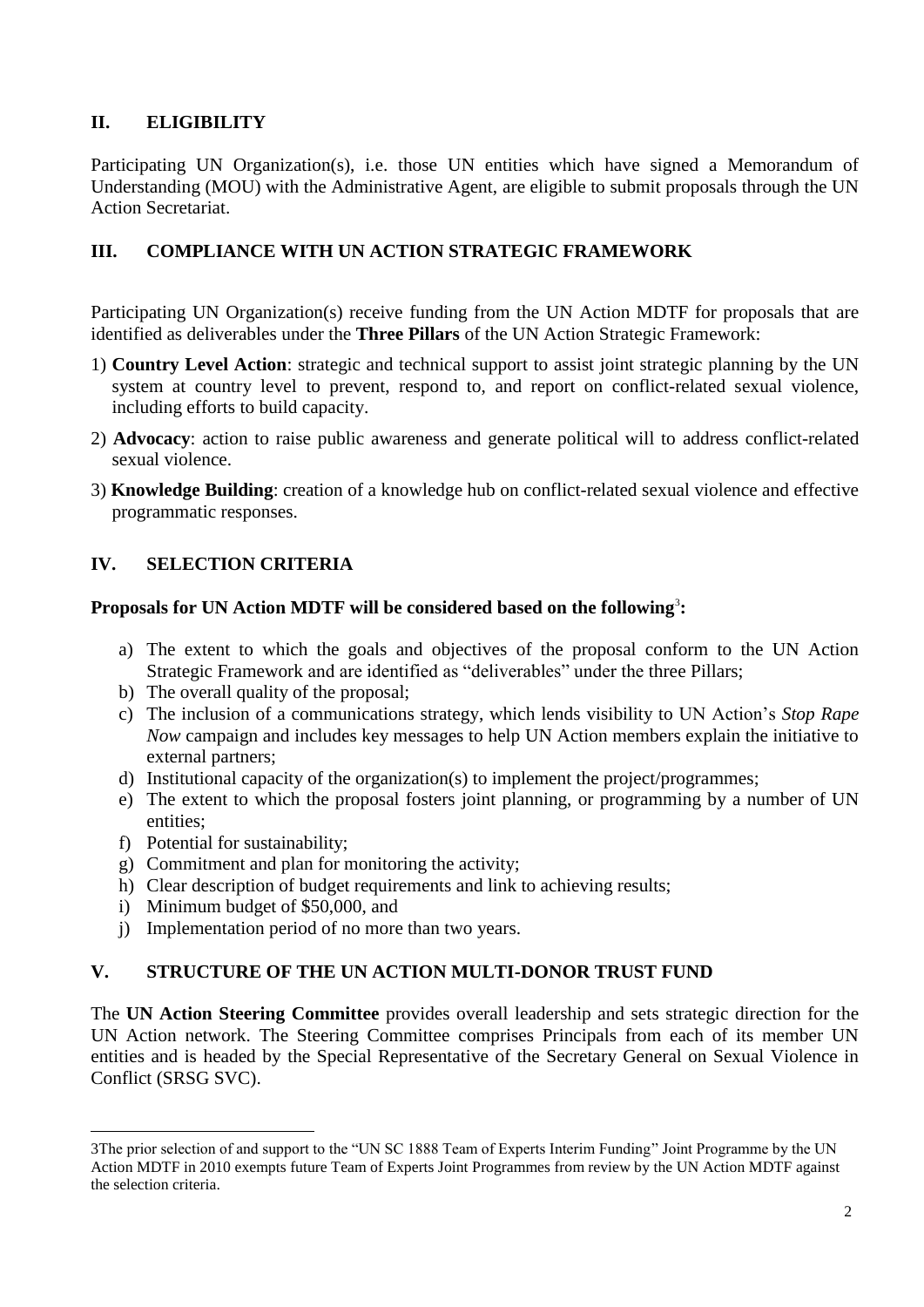The **UN Action Focal Points** from each of the UN Action member entities develop the biannual Strategic Framework for endorsement by the Steering Committee. UN Action Focal Points meet regularly as an executive sub-group of the Steering Committee.

The **UN Action Secretariat** is responsible for coordinating the work of the UN Action network. It consists of a Coordinator, an Advocacy and Women's Rights Specialist, and a Programme Assistant and reports to the SRSG SVC.

The UN Action Steering Committee has established a **Resource Management Committee (RMC),** a sub-committee of the UN Action Focal Points, to take resource allocation decisions for the UN Action network. The RMC is comprised of five UN Action Focal Points, one of whom will serve as the Chairperson, nominated by the broader group of UN Action Focal Points and endorsed by the UN Action Steering Committee Chairperson.

The Multi-Partner Trust Fund Office (MPTF Office) of UNDP shall serve as the **Administrative Agent** of the UN Action MDTF. UNDP's accountability as the Administrative Agent is set out in the policy ["UNDP's Accountability when acting as Administrative Agent in MDTFs and/or UN Joint](http://www.undp.org/mdtf/docs/UNDP-AA-guidelines.pdf)  [Programmes using the pass-through fund management modality.](http://www.undp.org/mdtf/docs/UNDP-AA-guidelines.pdf)" (see link: [www.mdtf.undp.org\)](http://www.mdtf.undp.org/)

### **VI. FUNDING FOR THE PROGRAMMATIC ACTIVITIES OF THE TEAM OF EXPERTS**

Within the UN Action MDTF, a funding window shall be established to receive earmarked funding on behalf of the Team of Experts. In the case of funding earmarked for the Team of Experts, allocation of such funds will not be subject to RMC review or approval. Team of Experts funding allocations will be determined by the Team Leader in consultation with the co-lead entities through the Team of Experts Advisory Group<sup>4</sup>.

## **VII. ROLES AND RESPONSIBILITIES**

### **Administrative Agent:**

As Administrative Agent, the UNDP MPTF Office administers resources under the direction of the RMC, except in the case of the Team of Experts where it administers resources under the direction of the Team Leader and co-lead entities (DPKO, OHCHR, UNDP) of the Team of Experts.

The MPTF Office will undertake the following responsibilities:

- Sign an MOU with the Participating UN Organizations;
- Negotiate and sign Standard Administrative Arrangements with donors that wish to provide contributions to the UN Action MDTF;
- Receive, administer, and manage contributions from donors;
- Disburse funds to Participating UN Organizations based on resource allocation decisions of the RMC;
- Consolidate financial reports from the Participating UN Organizations and submit them to the UN Action Secretariat for inclusion in the annual Progress Report; and

l 4. See Team of Experts: Rule of Law – Sexual Violence in Conflict Advisory Group Terms of Reference.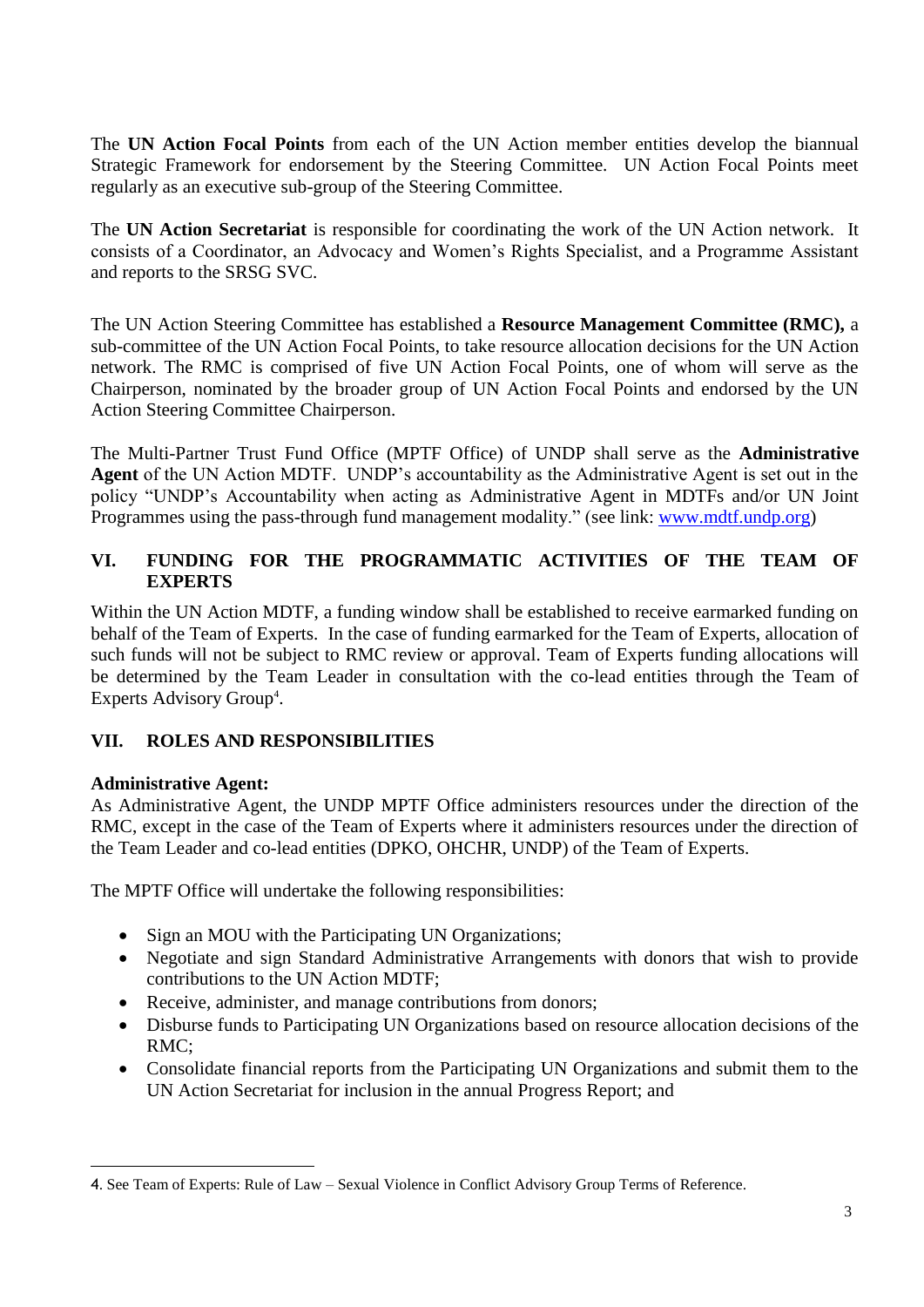• Transmit UN Action's annual Progress Report to donors following the endorsement of the UN Action Steering Committee.

The UNDP MPTF Office will charge a 1% fee of each donor contribution for Administrative Agent fund administration and fiduciary responsibilities.

### **Participating UN Organization(s):**

Participating UN Organization(s) shall assume full programmatic and financial accountability for the funds transferred to them by the Administrative Agent and will undertake the following activities:

- Submit proposals to the UN Action Secretariat for consideration by the RMC,
- Design, implement and oversee projects/programmes financed by the UN Action MDTF;
- Establish a separate ledger account for the receipt and administration of the funds disbursed to it by the Administrative Agent.

For each project/programme approved for funding from the UN Action MDTF, Participating UN Organizations will be required to provide the following to the UN Action Secretariat:

- Annual narrative progress reports, to be provided no later than three months(31 March) after the end of the calendar year;
- Final narrative reports, after the completion of the activities using approved programmatic document/Joint Programme Document and including the final year of the activities - to be provided no later than four months (30 April) of the year following the financial closing of the UN Action MDTF. The final report will give a summary of results and achievements as compared with the goals and objectives of the proposal.

Participating UN Organizations will be required to provide the following statements and reports to the Administrative Agent:

- Annual financial statements and reports as of 31 December with respect to the funds disbursed to it from the UN Action MDTF Account, to be provided no later than four months (30 April) after the end of the calendar year;
- Certified final financial statements and final financial reports after the completion of the activities in the approved project or programme and including the final year of the activities in the approved project to be provided no later than six months (30 June) of the year following the financial closing of the UN Action MDTF.

Indirect costs of the Participating UN Organizations recovered through programme support costs will be 7%. In accordance with the UN General Assembly resolution 62/208(2007 Triennial Comprehensive Policy Review principle of full cost recovery), all other costs incurred by each Participating UN Organization in carrying out the activities for which it is responsible under the UN Action MDTF will be recovered as direct costs.

#### **UN Action Secretariat:**

The UN Action Secretariat will support the work of the RMC, Participating UN Organizations, Administrative Agent, and the UN Action Steering Committee for the purpose of facilitating the UN Action MDTF through the following activities:

 Review proposals submitted by Participating UN Organizations for completeness and consistency with the Strategic Framework and transmit to the RMC for its consideration;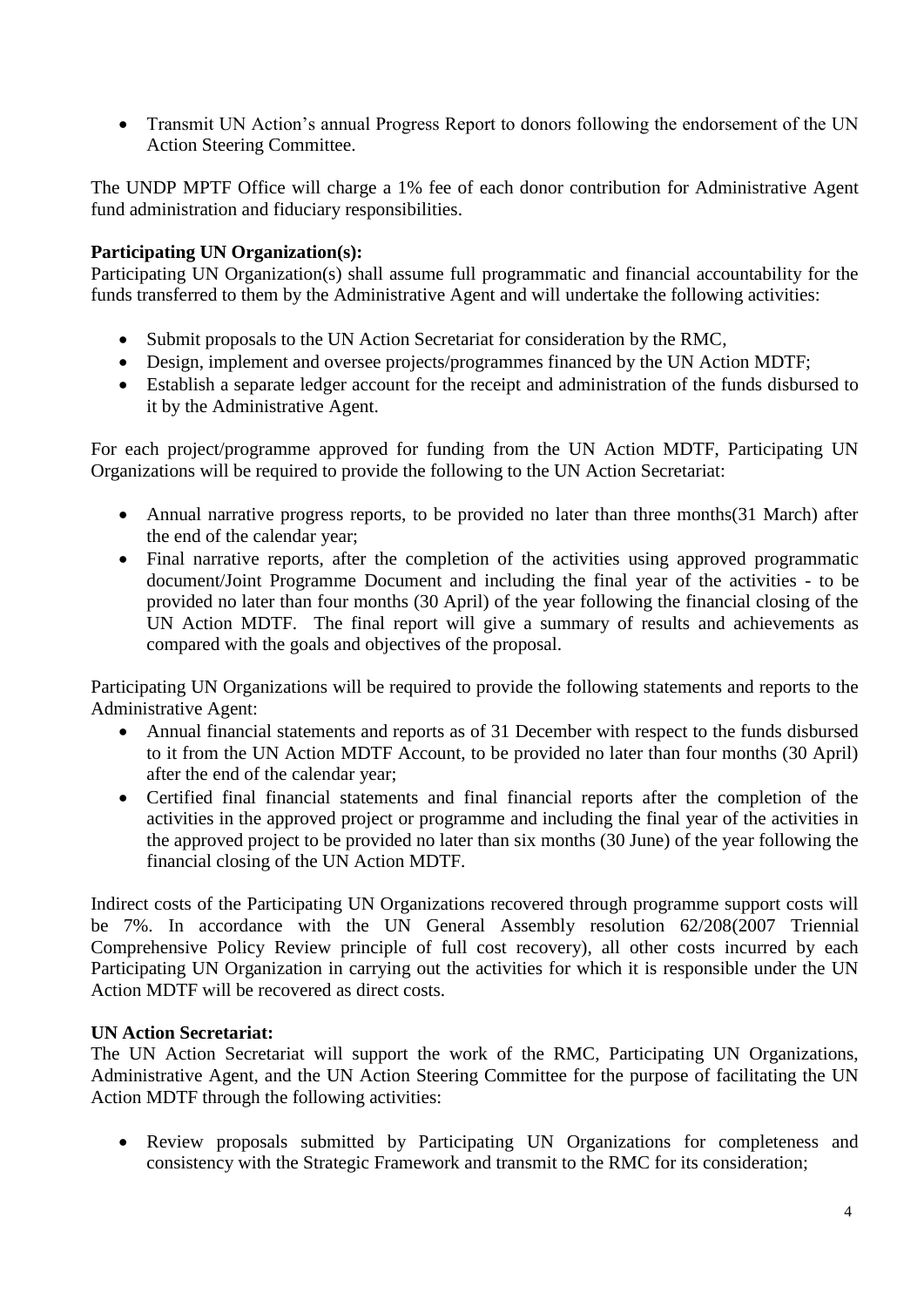- Transmit proposals approved by the RMC to the Administrative Agent for fund disbursement;
- Synthesize the narrative reports submitted by Participating UN Organizations each calendar year upon completion of each UN Action MDTF project or programmes; and
- Compile the narrative reports and consolidated financial reports into an annual Progress Report to be submitted to the UN Action Steering Committee for approval. The Administrative Agent shall provide donors with these Progress Reports.

#### **Resource Management Committee (RMC):**

The role of the RMC is to review proposals submitted by Participating UN Organizations and determine the allocation of UN Action's funds.<sup>5</sup> Its primary responsibilities are to:

- Evaluate proposals, taking into consideration available resources and the degree to which a proposal conforms to the UN Action Strategic Framework and the Selection Criteria;
- Ensure that proposals contain an in-built communications strategy that includes visibility for UN Action's *Stop Rape Now* campaign, brand and/or website, in line with the UN Action Strategic Framework;
- Ensure that UN Action MDTF financed projects or programmes are informed by decisions of the Steering Committee and UN Action Focal Points;
- Ensure appropriate consultative processes take place with key stakeholders to avoid duplication between the projects or programmes of UN Action entities and other UN funding mechanisms;
- Periodically review the RMC's Terms of Reference and Rules of Procedure and submit any necessary revisions to the UN Action Secretariat. Any revisions must then be approved by the UN Action Focal Points and endorsed by the Steering Committee; and
- Periodically evaluate the cost effectiveness of the UN Action MDTF.

The operating procedures of the RMC are set forth in its Terms of Reference and Rules of Procedure.

### **VIII. CONTRIBUTIONS TO THE UN ACTION MDTF**

Contributions to the UN Action MDTF may be accepted from, among others, governments of Member States of the United Nations, inter-governmental organizations, non-governmental organizations, International Financial Institutions, foundations and the private sector. Donors are strongly encouraged to contribute un-earmarked funds, except in the case of funding specifically for the Team of Experts.

Acceptance of funds from the private sector will be guided by the "Guidelines on Cooperation between the United Nations and the Business Community" (June 2000 <http://www.un.org/partners/business/otherpages/guide.htm>), and any relevant guidelines applicable to the individual Participating UN Organization(s).

Contributions may be accepted in fully convertible currency and shall be deposited in the bank accounts designated by UNDP. The value of a contribution-payment, if made in other than United States dollars, shall be determined by applying the United Nations operational rate of exchange in effect on the date of payment. Each individual contribution to the UN Action MDTF should be equivalent to at least US\$50,000.

l

<sup>5.</sup> Joint Programmes of the Team of Experts are exempt from RMC review and approval.